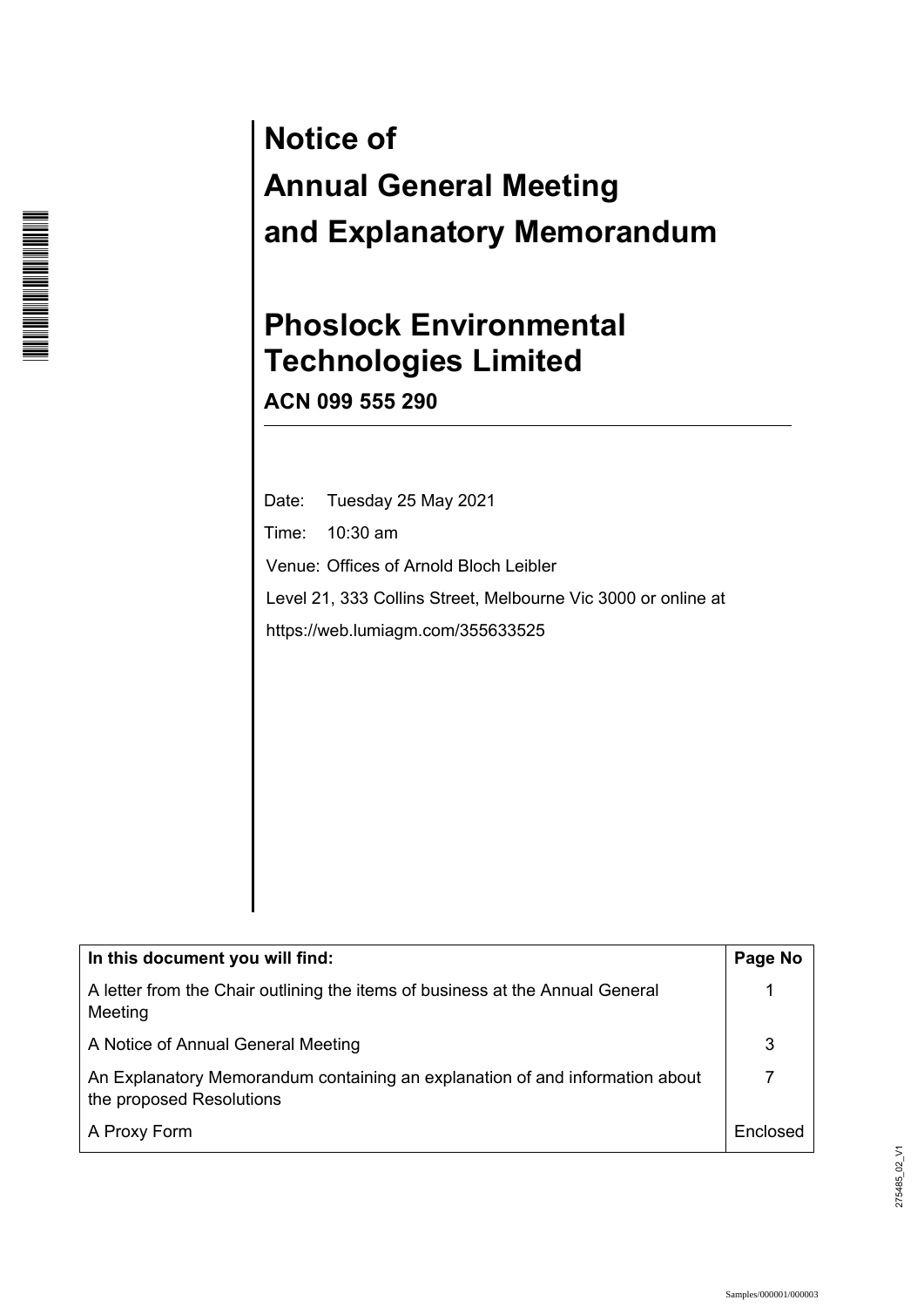## **Phoslock Environmental Technologies Limited ACN 099 555 290**

Dear Phoslock Shareholder,

I am pleased to invite you to attend the 2021 Annual General Meeting of Phoslock Environmental Technologies Limited (**Company** or **Phoslock**) to be held at 10:30 am on Tuesday, 25 May 2021. The Annual General Meeting will be held at offices of Arnold Bloch Leibler, Level 21, 333 Collins Street, Melbourne Vic 3000 or online at: https://web.lumiagm.com/355633525.

I enclose your Notice of Meeting, Explanatory Memorandum, Proxy Form and the Company's 2020 Annual Report (for those Shareholders who have elected to receive a printed copy). The Notice of Meeting (including the Explanatory Memorandum) sets out the items of business for the Annual General Meeting. Please take the time to carefully read these documents.

To help you understand what the Notice of Meeting contains, below is a brief outline of the items of business that are proposed for the Annual General Meeting:

- **1. Consideration of the 2020 Annual Report of the Company**
- **2. Adoption of the Company's Remuneration Report**
- **3. Election of Mr Barry Sechos as a Director of the Company**
- **4. Election of Mr Robert Prosser as a Director of the Company**
- **5. Election of Mr David Krasnostein as a Director of the Company**
- **6. Appointment of Auditor of the Company**
- **7. Adoption of New Constitution**

#### **8. Other Business**

If you wish to vote on the items of business detailed in the Notice of Meeting and briefly outlined above, you may attend the Annual General Meeting in person or online. In the case of a body corporate, attendance can be by representative or by appointing a proxy or attorney to vote on your behalf.

If appointing a proxy, the accompanying Proxy Form should be completed and returned to the Company (see Proxy Form for details) as soon as possible, but no later than 10.30 am on Monday, 24 May 2021. You are encouraged to direct your proxy how to vote on each item of business including if you appoint me, the Chair of the Meeting, as your proxy.

As announced to the ASX on 11 March 2021, I will be retiring from the Board at the conclusion of the Annual General Meeting. Mr Krasnostein, who is standing for election at the Annual General Meeting, will assume the role as Chairman of Phoslock as foreshadowed in that announcement. I also welcome both Mr Barry Sechos and Mr Robert Prosser as valuable new members of the Board and thank Ms Brenda Shanahan AO and the Managing Director, Mr Lachlan Mckinnon, as well as the Company Secretary and Chief Financial Officer, Mr Matt Parker, for their devotion and dedication to the Company, particularly over the past difficult year.

Finally, thank you, Shareholders for your support over the years in which I have chaired the Company.

I look forward to Mr Krasnostein's and the other directors' and officers' future stewardship and guidance in relation to the Company and its operations.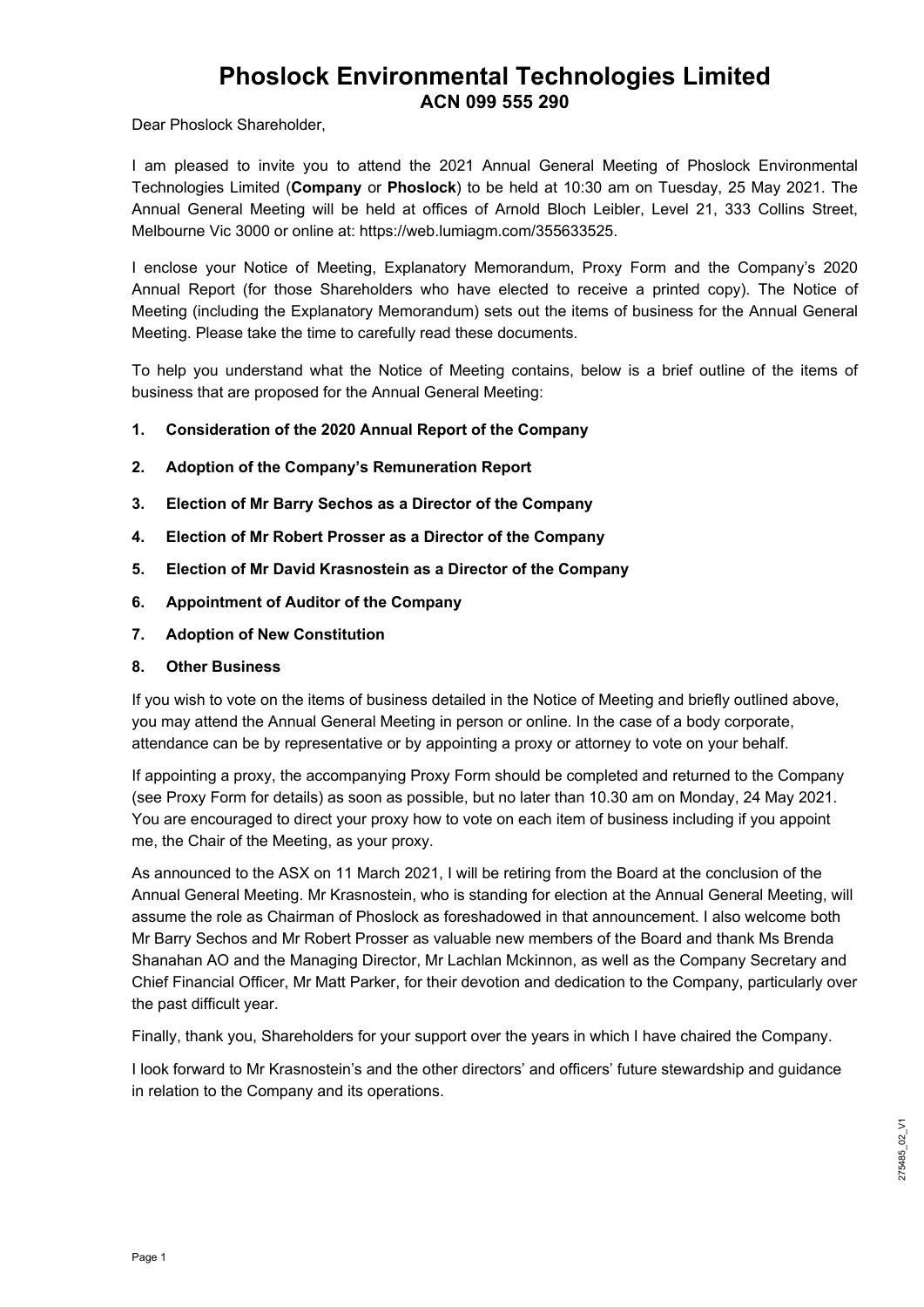If you have any queries in relation to the Annual General Meeting, please contact the Company Secretary, Mr Matthew Parker at Level 16, 1 Collins Street, Melbourne, Vic 3000 or email him at ir@phoslock.com.au.

ï

Yours sincerely,

**Laurence Freedman AM Chairman Sydney, Australia** 

**23 April 2021**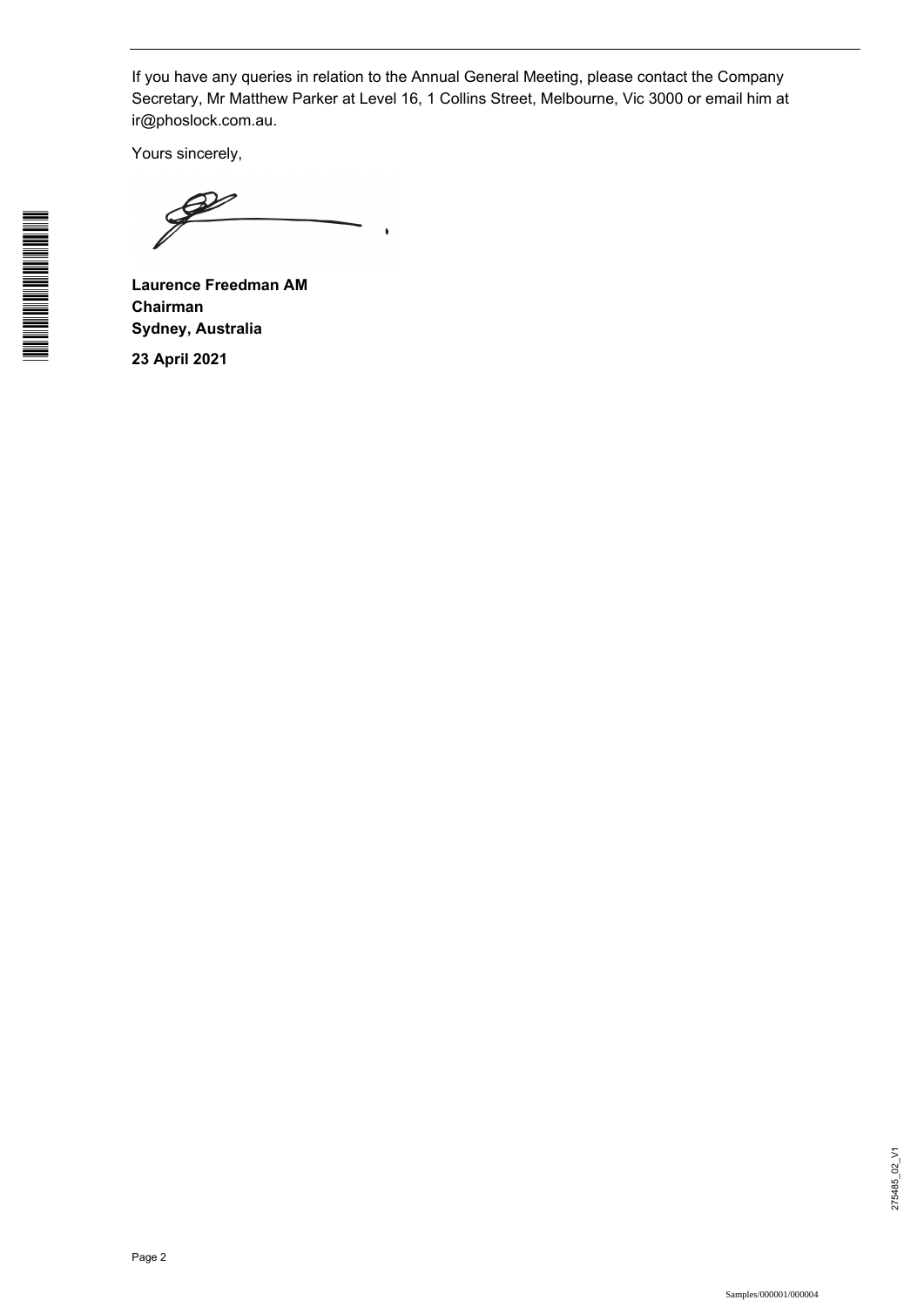# **Notice of Annual General Meeting**

**NOTICE** is given that the 2021 Annual General Meeting of Phoslock Environmental Technologies Limited ACN 099 555 290 (**Phoslock** or **Company**) will be held at 10:30 am on Tuesday, 25 May 2021. The Annual General Meeting will be held at the offices of Arnold Bloch Leibler, Level 21, 333 Collins Street, Melbourne Vic 3000 or online at: https://web.lumiagm.com/355633525.

The Explanatory Memorandum accompanying this Notice of Meeting is incorporated in, and forms part of, this Notice of Meeting. The Explanatory Memorandum has been prepared to provide Shareholders with an explanation of the items of business and the Resolutions to be proposed and considered at the Annual General Meeting and should be read in conjunction with this Notice of Meeting.

All documents should be read in their entirety. If you are in any doubt about what to do, you should consult your legal, financial or other professional adviser.

#### **Agenda**

#### **Business**

#### **Item 1. Financial and other Reports**

To receive and consider the following reports of the Company for the financial year ended 31 December 2020:

- the Annual Financial Report;
- the Directors' Report; and
- the Auditor's Report.

*There is no vote on this item of business.* 

#### **Item 2. Adoption of Remuneration Report (Resolution 1) – advisory resolution only**

To consider and, if thought fit, to pass the following resolution as an *ordinary resolution*:

"*That, for the purposes of section 250R(2) of the Corporations Act, the Remuneration Report for the Company for the financial year ended 31 December 2020 be adopted.*"

Under the Corporations Act, this Resolution is advisory only and does not bind the Directors or the Company. However, please refer to the Explanatory Memorandum for an explanation of the consequences of 25% or more of eligible votes being cast against this advisory resolution.

*Voting exclusion statement:* In accordance with the Corporations Act, a vote on Resolution 1 must not be cast (in any capacity) on Resolution 1 by or on behalf of a member of the Company's Key Management Personnel (**KMP**), details of whose remuneration are included in the Remuneration Report for the Company or a Closely Related Party of such a member.

However, under the Corporations Act, this voting exclusion does not apply to a vote if:

- it is cast by a person as a proxy appointed in writing by a person entitled to vote that specifies how the proxy is to vote on Resolution 1; or
- it is cast by the person chairing the meeting as a proxy appointed in writing by a person entitled to vote and the appointment expressly authorises the chair to exercise the proxy even if the resolution is connected directly or indirectly with the remuneration of a member of the KMP.

If you intend to appoint a member of the KMP (such as one of the Directors) or a Closely Related Party of such a member as your proxy, please ensure that you direct them how to vote on Resolution 1. If you intend to appoint the Chair of the Meeting as your proxy, you can direct him how to vote by marking the appropriate box in the Proxy Form for Resolution 1 (for example, if you wish to vote for, against or abstain from voting), or you can choose not to mark any of the boxes for Resolution 1 and give the Chair your express authority to vote your undirected proxy as he sees fit even though Resolution 1 is connected directly or indirectly with the remuneration of a member of the KMP (in which case, the Chair will vote in favour of Resolution 1).

#### **Item 3. Election of Mr Barry Sechos as a Director (Resolution 2)**

Page 3 To consider and, if thought fit, to pass the following resolution as an *ordinary resolution*: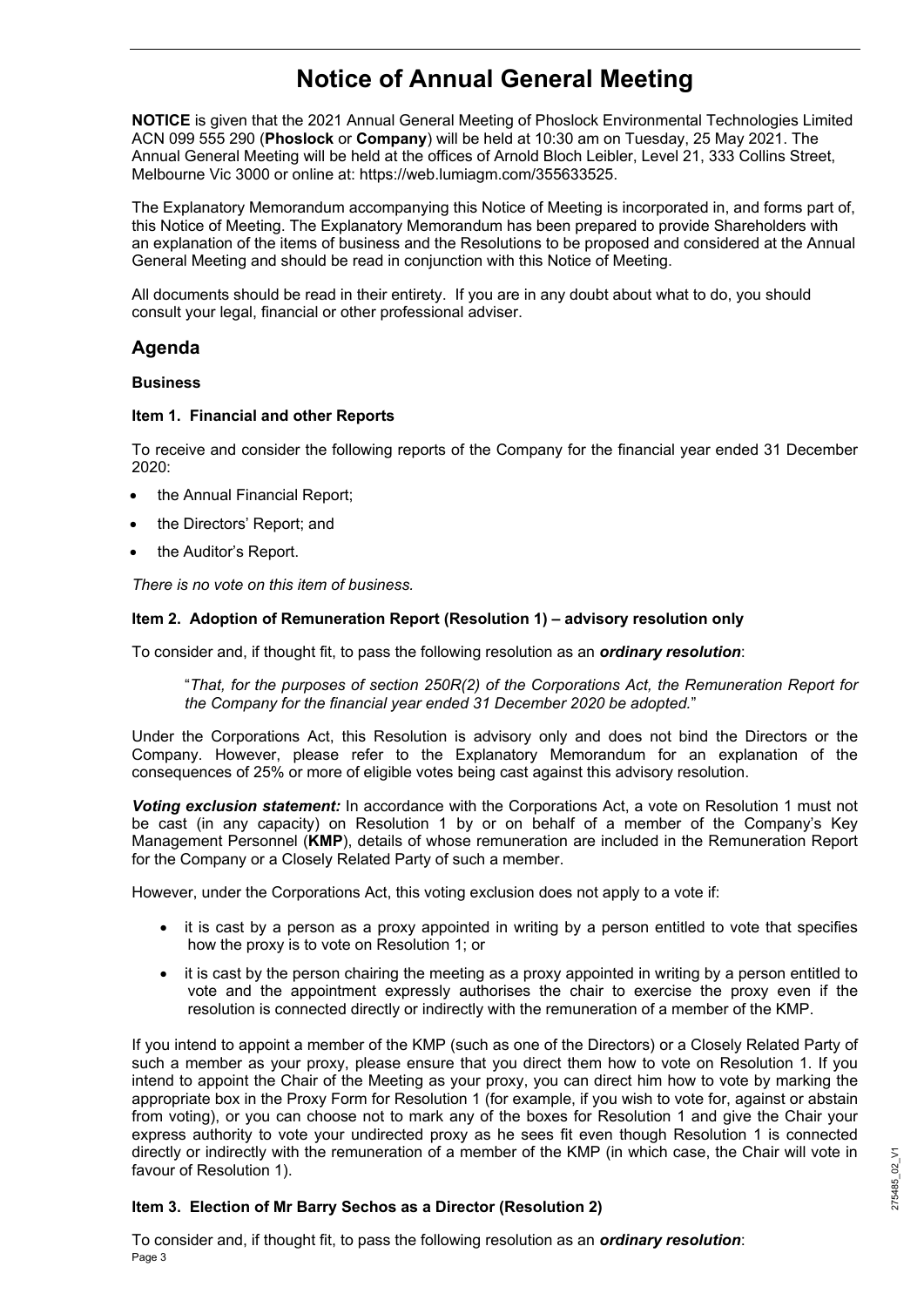"*That Mr Barry Sechos, who was appointed a Director since the last Annual General Meeting of the Company and retires in accordance with clause 21.2.1 of the constitution of the Company, and being eligible for election, is elected, and confirmed in office, as a Director of the Company."* 

#### **Item 4. Election of Mr Robert Prosser as a Director (Resolution 3)**

To consider and, if thought fit, to pass the following resolution as an *ordinary resolution*:

*"That Mr Robert Edward Prosser, who was appointed a Director since the last Annual General Meeting of the Company and retires in accordance with clause 21.2.1 of the constitution of the Company, and being eligible for election, is elected, and confirmed in office, as a Director of the Company."* 

#### **Item 5. Election of Mr David Krasnostein as a Director (Resolution 4)**

To consider and, if thought fit, to pass the following resolution as an *ordinary resolution*:

*"That Mr David Milton Krasnostein, who was appointed a Director since the last Annual General Meeting of the Company and retires in accordance with clause 21.2.1 of the constitution of the Company, and being eligible for election, is elected, and confirmed in office, as a Director of the Company."* 

#### **Item 6. Appointment of Auditor of the Company (Resolution 5)**

To consider and, if thought fit, to pass the following resolution as an *ordinary resolution*:

*"That the firm of ShineWing Australia ABN 39 533 589 331, having consented in writing to do so, be appointed to act as auditor of the Company."* 

#### **Item 7. Adoption of New Constitution (Resolution 6)**

To consider and, if thought fit, to pass the following resolution as a *special resolution*:

*"That in accordance with section 136 of the Corporations Act 2001 (Cth), the Company's current constitution be repealed in its entirety and the Company approve, and adopt in its place, the New Constitution tabled at the Meeting (and signed for the purposes of identification by the Chair of the Meeting)."* 

#### **Item 8. Other Business**

To conduct or transact any other business that may be properly brought before the Annual General Meeting.

#### **Questions and Comments by Shareholders**

A reasonable opportunity will be given to Shareholders as a whole at the Annual General Meeting to ask questions about or make comments on the Company's 2020 Annual Report, the Remuneration Report and the management or performance of the Company and to ask the Auditor or their representative questions relevant to the conduct of the audit, the preparation and content of their Auditor's Report, the accounting policies adopted by the Company in relation to the preparation of its 2020 Annual Report and the Auditor's independence in relation to the conduct of the audit.

#### **By Order of the Board**

**Matthew Parker Company Secretary Melbourne, Australia 23 April 2021**

\*I00000104\*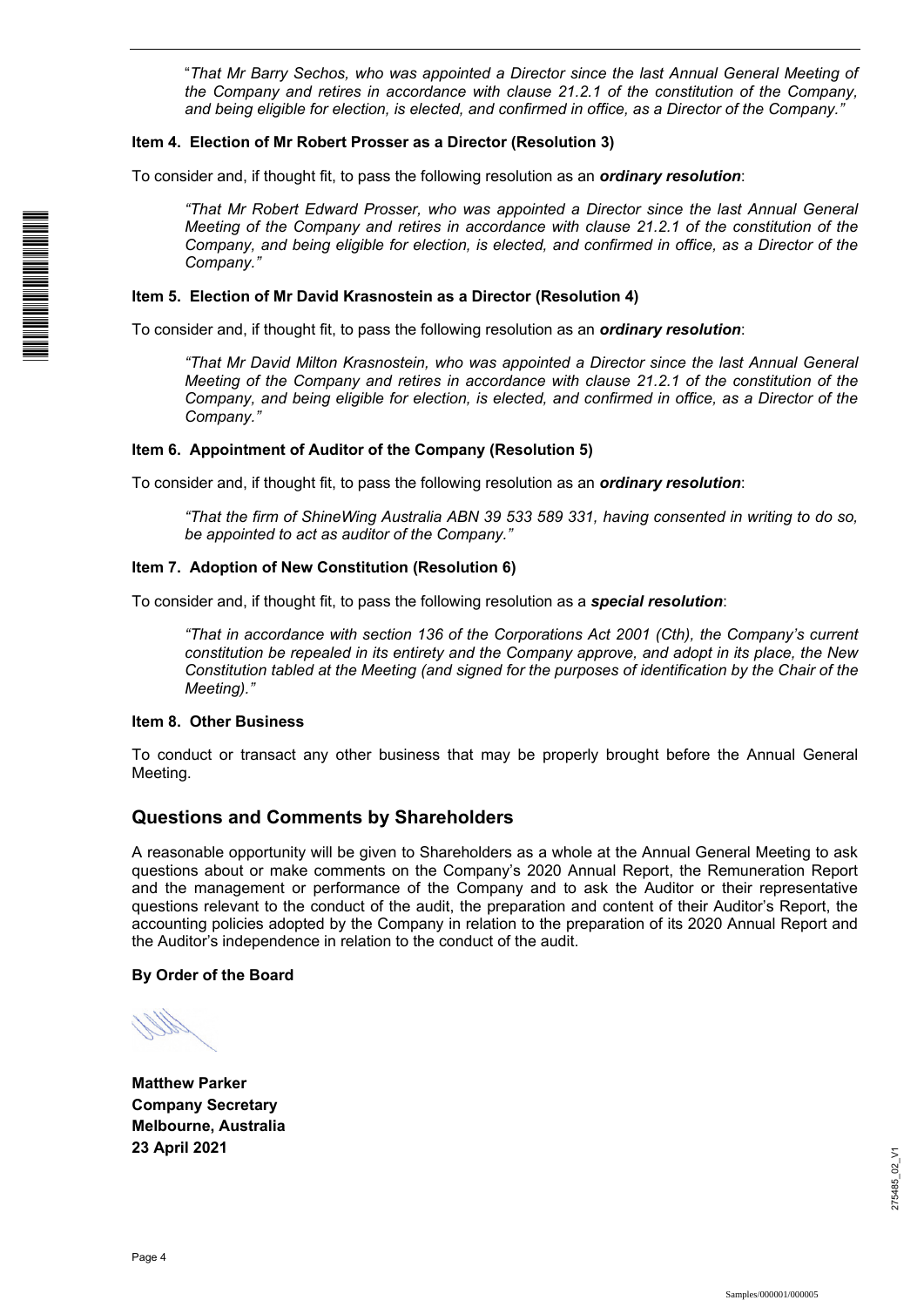### **Voting and Proxies**

#### **1. Determination of Shareholding and Voting Entitlement**

In accordance with regulation 7.11.37 of the *Corporations Regulations 2001* (Cth), the Directors have determined that the Shares will be taken, for the purpose of determining those persons entitled to attend and vote at the Annual General Meeting, to be held by the persons who are registered as holding them as at 7.00 pm on Sunday, 23 May 2021.

Accordingly, transactions registered after that time will be disregarded when determining entitlements to attend and vote at the Annual General Meeting.

#### **2. Voting by Members at Annual General Meeting**

On a show of hands, each Shareholder present in person or by proxy or attorney or, in the case of a body corporate, by a representative at the Annual General Meeting will have one vote. On a poll, every Shareholder present in person or by proxy or attorney or, in the case of a body corporate, by a representative will have one vote for each Share held by him or her.

Voting on each Resolution will be conducted by way of a poll.

#### **3. Important Voting Information**

The Company encourages all Shareholders who submit proxies to direct their proxy how to vote on the Resolutions.

The Chair of the Annual General Meeting intends to vote all undirected proxies in favour of each Resolution subject to any voting restrictions or exclusions. However, the Chair of the Meeting is not permitted to vote an undirected proxy on Resolution 1 (Remuneration Report) unless the proxy expressly authorises the Chair to exercise the proxy on such Resolution even if it is connected directly or indirectly with the remuneration of a member of the Company's Key Management Personnel.

If there is a change in how the Chair intends to vote undirected proxies at the Meeting, the Company will make an appropriate announcement to ASX stating that fact and explaining the reasons for the change.

In respect of Resolution 1, if you intend to appoint a member of the KMP (such as one of the Directors other than the Chair) or a Closely Related Party of such a member as your proxy, please ensure that you direct them how to vote on that Resolution by marking the appropriate box for that Resolution in the Proxy Form.

If you intend to appoint the Chair as your proxy for Resolution 1, you can direct the Chair how to vote by marking the appropriate box for that Resolution in the Proxy Form. Alternatively, in relation to the Chair only, you can choose not to mark a box and give the Chair your express authority to exercise your undirected proxy even if the Resolution concerned is connected directly or indirectly with the remuneration of a member of the KMP (in which case, as outlined above, the Chair will vote in favour of Resolution 1 subject to any voting restrictions or exclusions).

If the Directors or another KMP (other than the Chair) or a Closely Related Party is your proxy, and you fail to provide a voting direction as outlined above in relation to Resolution 1, your vote will not be cast in respect of each such Resolution.

#### **4. Proxies**

A Shareholder who is entitled to attend and vote at the Annual General Meeting is entitled to appoint a proxy to attend and vote on behalf of the Shareholder. Where the Shareholder is entitled to cast 2 or more votes, the Shareholder may appoint 2 proxies and may specify the proportion or number of votes each proxy is appointed to exercise.

If the Shareholder appoints 2 proxies and the appointment does not specify the proportion or number of the Shareholder's votes each proxy may exercise, each proxy may exercise half of the votes (disregarding fractions).

A proxy need not be a Shareholder of the Company.

A Proxy Form accompanies this Notice of Meeting. If an additional proxy form is required, the Company's share registry, Computershare Investor Services Pty Limited will supply it on request (telephone 1300 855 080 (within Australia) or +61 3 9415 4000 (outside Australia)). The Proxy Form contains important information and other instructions which you should read carefully.

Any instrument of proxy deposited or received by the Company in which the name of the appointee is not filled in will be deemed to be given in favour of the Chair of the Meeting to which it relates.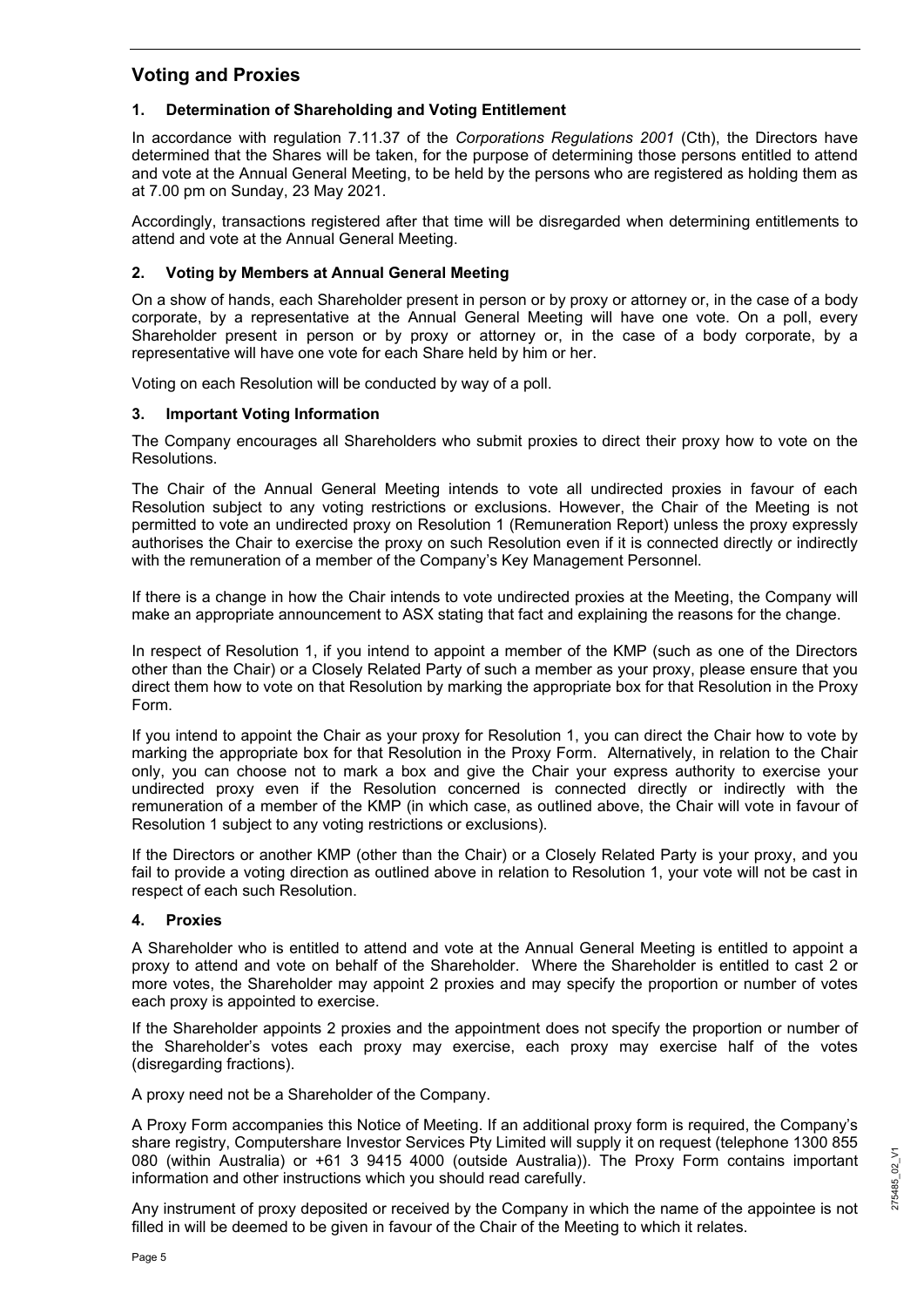Proxies given by corporate Shareholders must be executed in accordance with their constitutions or signed by a duly authorised officer or attorney.

A proxy may decide whether to vote on any motion, except where the proxy is required by law or the constitution of the Company to vote, or abstain from voting, in their capacity as proxy. If a proxy is directed how to vote on an item of business, the proxy may vote on that item only in accordance with the direction. If a proxy is not directed how to vote on an item of business, the proxy may vote as he or she thinks fit (subject to the exceptions set out above under "**Important Voting Information**" above).

To be effective, the instrument appointing a proxy (and power of attorney or other authority, if any, under which it is signed or a certified copy of the power or authority) must be received by the Company not less than 24 hours prior to the Annual General Meeting, that is, by 10.30 am on Monday, 24 May 2021:

- at the Company's registered office, being Level 16, 1 Collins Street, Melbourne Victoria 3000;
- on-line by going to www.investorvote.com.au and using your secure access information or by scanning the personalised QR Code, found on the accompanying Proxy Form, with your mobile device;
- by email (ir@phoslock.com.au) to the Company's registered office; or
- at the Company share registry, Computershare Investor Services Pty Limited, GPO Box 242, Melbourne, Victoria 3001 or by facsimile on fax number 1800 783 447 (within Australia) or +61 3 9473 2555 (outside Australia).

Any revocations of proxies must be received at one of these places before commencement of the Meeting, or at the registration desk for the Meeting.

#### **5. Bodies Corporate**

A Shareholder which is a body corporate and which is entitled to attend and vote at a meeting of Shareholders of the Company may appoint an individual as a representative to exercise all or any of the powers the body corporate may exercise at the meeting or in the capacity of a Shareholder's proxy. The appointment may be a standing one. Unless otherwise specified in the appointment, the representative may exercise, on that body corporate's behalf, all of the powers that the body could exercise at a meeting or in voting on a resolution. The representative must present satisfactory evidence that they are authorised to act as the body corporate's representative prior to admission to the Meeting.

#### **6. Definitions**

Certain terms used in this Notice of Meeting and the Explanatory Memorandum are defined in the "Definitions" section of the Explanatory Memorandum. Those defined terms also apply to the enclosed Proxy Form, unless the context requires otherwise.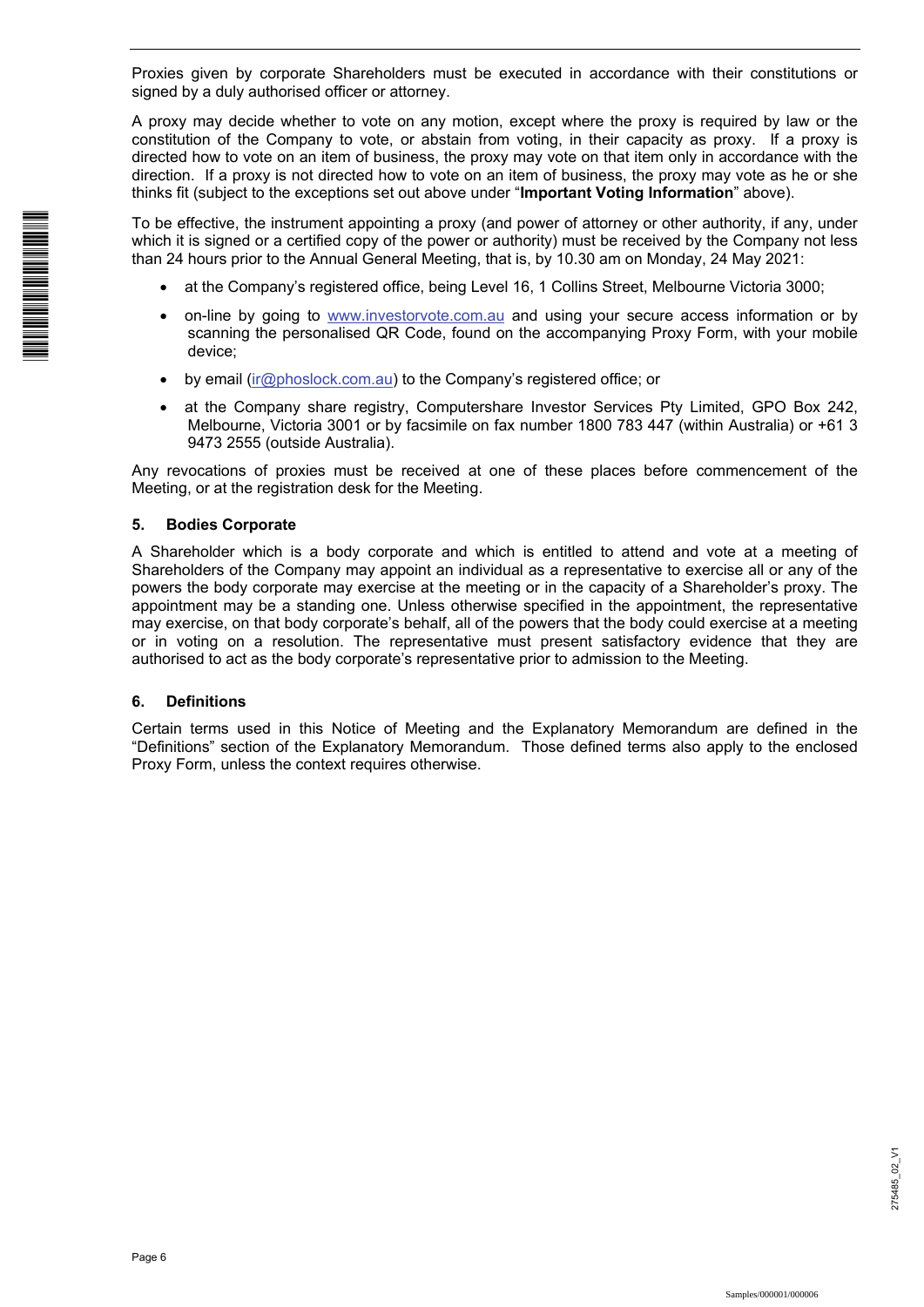# **Explanatory Memorandum**

This Explanatory Memorandum has been prepared for the information of Shareholders of Phoslock Environmental Technologies Limited ACN 099 555 290 (**Company** or **Phoslock**) in connection with the business to be considered at the Annual General Meeting to be held at 10:30 am on Tuesday, 25 May 2020 at offices of Arnold Bloch Leibler, Level 21, 333 Collins Street, Melbourne Vic 3000 or; online at: https://web.lumiagm.com/355633525

This Explanatory Memorandum is incorporated in, and forms part of, the Notice of Meeting. The purpose of this Explanatory Memorandum is to provide Shareholders with information relevant to the Resolutions to be put to Shareholders at the Annual General Meeting.

Certain terms used in this Explanatory Memorandum, the Notice of Meeting and the Proxy Form have the meaning given to them in the "Definitions" section located at the end of this Explanatory Memorandum, unless the context requires otherwise.

Details of the items of business to be considered at the Annual General Meeting are set out below and in the Notice of Meeting.

Your Directors recommend that Shareholders carefully read this Explanatory Memorandum and the Notice of Meeting in full before making a decision in relation to any of the Resolutions. If Shareholders are in any doubt about what to do, they should consult their legal, financial or other professional adviser.

#### **Item 1. Financial and other Reports**

The Company's 2020 Annual Report is enclosed with the Notice of Meeting (for those Shareholders who have elected to receive a printed copy) and is also available online at the Company's website at www.phoslock.com.au or the ASX's website at www.asx.com.au (ASX code: PET).

Section 317 of the Corporations Act requires the Annual Financial Report of the Company (which includes the Financial Statements and Directors' Declaration), the Directors' Report (which includes the Remuneration Report) and the Auditor's Report in respect of the financial year ended on 31 December 2020 to be laid before the Annual General Meeting.

Except for the non-binding advisory resolution in respect of the Remuneration Report (refer to Resolution 1 below), there is no requirement in either the Corporations Act or the Company's constitution for Shareholders to approve the Annual Financial Report, the Directors' Report or the Auditor's Report.

In accordance with the Corporations Act, Shareholders as a whole will be given a reasonable opportunity at the Annual General Meeting to ask questions about or make comments on these reports and on the management or performance of the Company.

The Auditor or a representative of the Auditor is required to attend the Meeting and will be available to take Shareholders' questions relevant to the conduct of the audit, the preparation and content of their Auditor's Report, the accounting policies adopted by the Company in relation to the preparation of its 2020 Annual Report and the Auditor's independence in relation to the conduct of the audit.

#### **Item 2. Adoption of Remuneration Report (Resolution 1)**

The Corporations Act requires listed entities to put a Remuneration Report relating to director and executive remuneration for each financial year to a resolution of members at their annual general meeting. The Remuneration Report for the Company is included in the Company's 2020 Annual Report.

Under section 250R(3) of the Corporations Act, the vote on the Remuneration Report is advisory only and does not bind the Directors or the Company. The Directors will consider the outcome of the vote and any comments made by Shareholders at the Meeting when considering the Company's future remuneration policies and practices.

If, at 2 consecutive annual general meetings of the Company, 25% or more of votes cast on a resolution that the Remuneration Report be adopted are against the adoption of the Remuneration Report, the Company will be required to put to Shareholders a resolution at the second annual general meeting proposing the calling of an extraordinary general meeting to consider the election of Directors of the Company (known as a "**spill resolution**").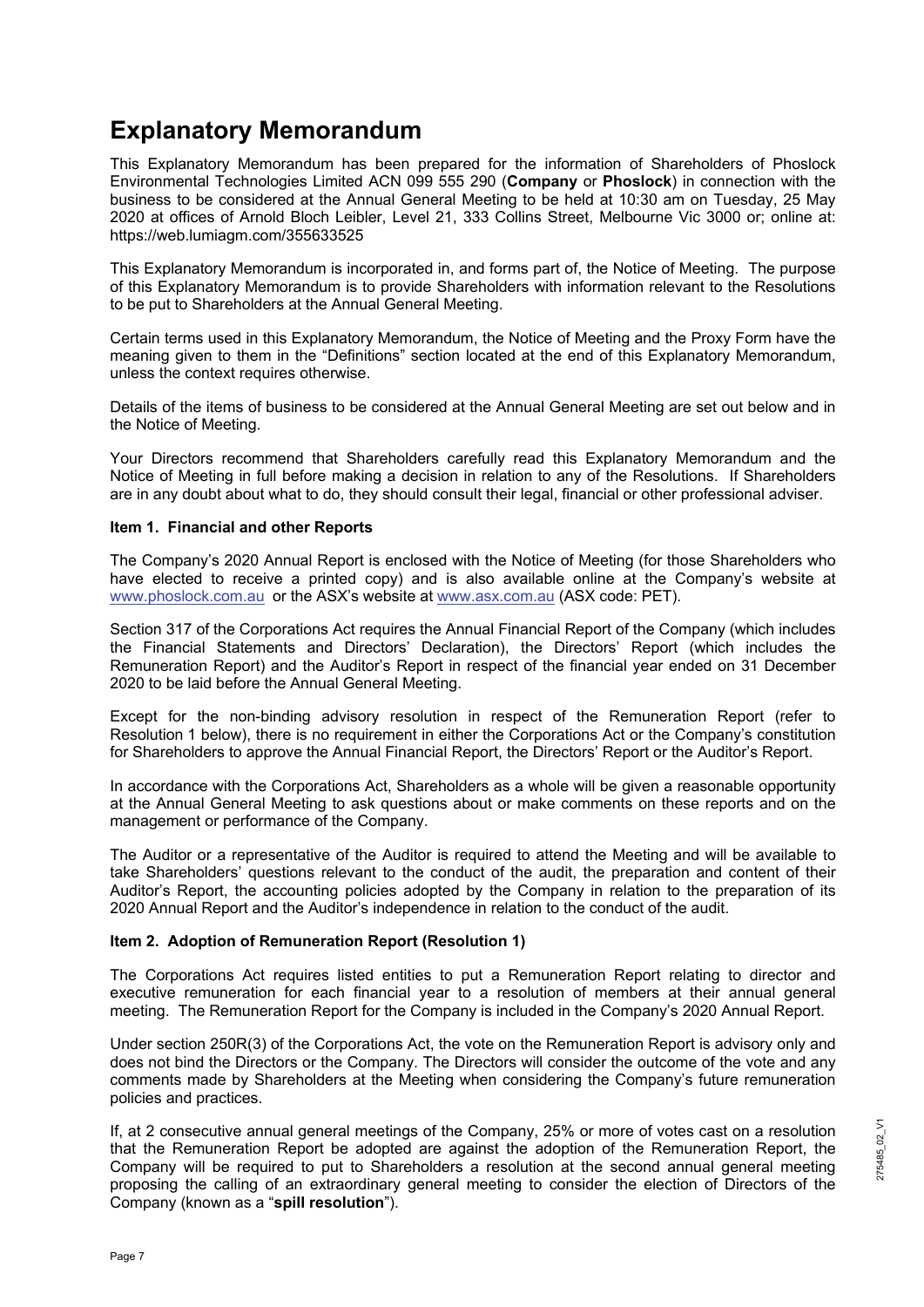\*I000102\*I000102\*I000102\*I000102\*I000102\*I000102\*I000102\*I000102\*I000102\*I000102\*

If more than 50% of Shareholders vote in favour of the spill resolution, the Company must convene an extraordinary general meeting (known as a "**spill meeting**") within 90 days of the spill resolution. All of the Directors who were in office when the Remuneration Report (being, the report laid before the second annual general meeting) was approved by the Board (other than the Managing Director) will cease to hold office immediately before the end of the spill meeting but may stand for re-election at the spill meeting. Following the spill meeting, those persons whose re-election as Directors is approved will remain Directors of the Company.

The Company's remuneration report for the financial year ended 31 December 2019 was adopted at the 2020 Annual General Meeting of the Company held on 25 May 2020 by more than 75% of the eligible votes cast.

In compliance with section 300A of the Corporations Act, the Remuneration Report sets out the Company's policy for determining the nature and amount of remuneration for the Directors and specified executive officers of the Company. The Board has a policy of ensuring that remuneration paid to Directors and management is market competitive while at the same time aligned to the achievement of strategic objectives and the creation of value for Shareholders.

During this item of business, there will be opportunity for Shareholders at the Annual General Meeting to comment on and ask questions about the Remuneration Report. The Remuneration Report is available on pages 15 to 22 of the Company's 2020 Annual Report.

Resolution 1 is proposed as an ordinary resolution and will be passed if more than 50% of the votes cast by Shareholders entitled to vote are in favour of that Resolution. However, please refer above for an explanation of the consequences of 25% of more of eligible votes being case against Resolution 1.

Shareholders' attention is drawn to the voting exclusion statement in relation to Resolution 1 in the Notice of Meeting.

#### *Recommendation*

Noting that each Director has a personal interest in their own remuneration from the Company as set out in the Remuneration Report, your Directors unanimously recommend that Shareholders vote in favour of Resolution 1.

#### **Item 3. Election of Mr Barry Sechos as a Director (Resolution 2)**

On 28 January 2020, Phoslock announced to ASX that Mr Sechos had been appointed to the Board effective 1 February 2021

Clause 21.2.1 of the constitution of the Company, in summary, provides that any person appointed as a Director by the Board must be confirmed in office at the Company's next annual general meeting otherwise the person ceases to be a Director of the Company at the end of the annual general meeting. In addition, the ASX Listing Rules provide that a person appointed as an addition to the board of directors of a listed entity must not hold office (without re-election) past the next annual general meeting of the listed entity.

Mr Sechos, having been appointed as a Director since the last Annual General Meeting of the Company, submits himself for election at the Annual General Meeting as a non-executive Director.

Details of Mr Sechos' experience and qualifications are set out on page 13 of the Company's 2020 Annual Report. Phoslock has satisfactorily undertaken checks into Mr Secho's experience and qualifications.

Resolution 2 (and also Resolutions 3 and 4 below) are proposed as ordinary resolutions and will be passed if more than 50% of the votes cast by Shareholders entitled to vote are in favour of the applicable Resolution.

#### *Recommendation*

Your Directors (other than Mr Sechos as an abstention) unanimously recommend that Shareholders vote in favour of Resolution 2.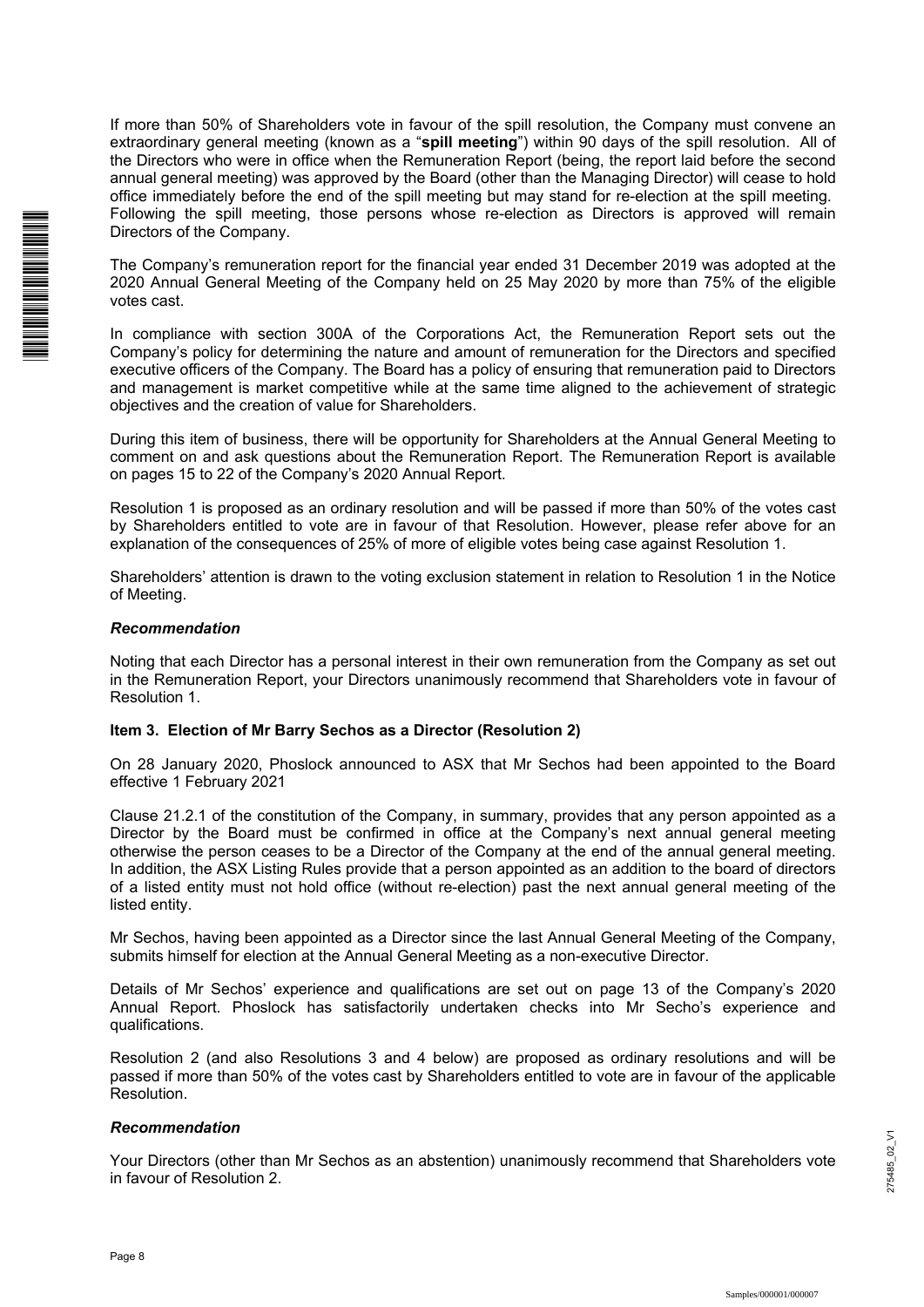#### **Item 4. Election of Mr Robert Prosser as a Director (Resolution 3)**

On 11 March 2021, Phoslock announced to ASX that Mr Prosser had been appointed to the Board effective 5 April 2021.

As mentioned above, clause 21.2.1 of the constitution of the Company, in summary, provides that any person appointed as a Director by the Board must be confirmed in office at the Company's next annual general meeting otherwise the person ceases to be a Director of the Company at the end of the annual general meeting. In addition, the ASX Listing Rules provide that a person appointed as an addition to the board of directors of a listed entity must not hold office (without re-election) past the next annual general meeting of the listed entity.

Mr Prosser, having been appointed as a Director since the last Annual General Meeting of the Company, submits himself for election at the Annual General Meeting as a non-executive Director.

Details of Mr Prosser's experience and qualifications are set out in the Company's announcement to ASX on 11 March 2021. Phoslock has satisfactorily undertaken checks into Mr Prosser's experience and qualifications.

#### *Recommendation*

Your Directors (other than Mr Prosser as an abstention) unanimously recommend that Shareholders vote in favour of Resolution 3.

#### **Item 5. Election of Mr David Krasnostein as a Director (Resolution 4)**

On 11 March 2021, Phoslock announced to ASX that Mr Krasnostein had been appointed to the Board effective 5 April 2021. It was also announced that Mr Krasnostein would be appointed to the Chair of Phoslock upon the retirement of the current Chair at this Annual General Meeting.

As mentioned above, clause 21.2.1 of the constitution of the Company, in summary, provides that any person appointed as a Director by the Board must be confirmed in office at the Company's next annual general meeting otherwise the person ceases to be a Director of the Company at the end of the annual general meeting. In addition, the ASX Listing Rules provide that a person appointed as an addition to the board of directors of a listed entity must not hold office (without re-election) past the next annual general meeting of the listed entity.

Mr Krasnostein, having been appointed as a Director since the last Annual General Meeting of the Company, submits himself for election at the Annual General Meeting as a non-executive Director.

Details of Mr Krasnostein's experience and qualifications are set out in the Company's announcement to ASX on 11 March 2021. Phoslock has satisfactorily undertaken checks into Mr Krasnostein's experience and qualifications.

#### *Recommendation*

Your Directors (other than Mr Krasnostein as an abstention) unanimously recommend that Shareholders vote in favour of Resolution 4.

#### **Item 6. Appointment of Auditor of the Company (Resolution 5)**

At the 2017 annual general meeting of the Company, Shareholders approved the appointment of the current Auditor, KPMG.

KPMG has advised the Company that it wishes to resign as Phoslock's auditor, subject to ASIC consenting to the resignation in accordance with section 329(5) of the Corporations Act.

After an extensive search, the Board has selected ShineWing Australia to replace KPMG as the Company's auditor. Details about Shinewing Australia can be obtained from its website at www.shinewing.com.au.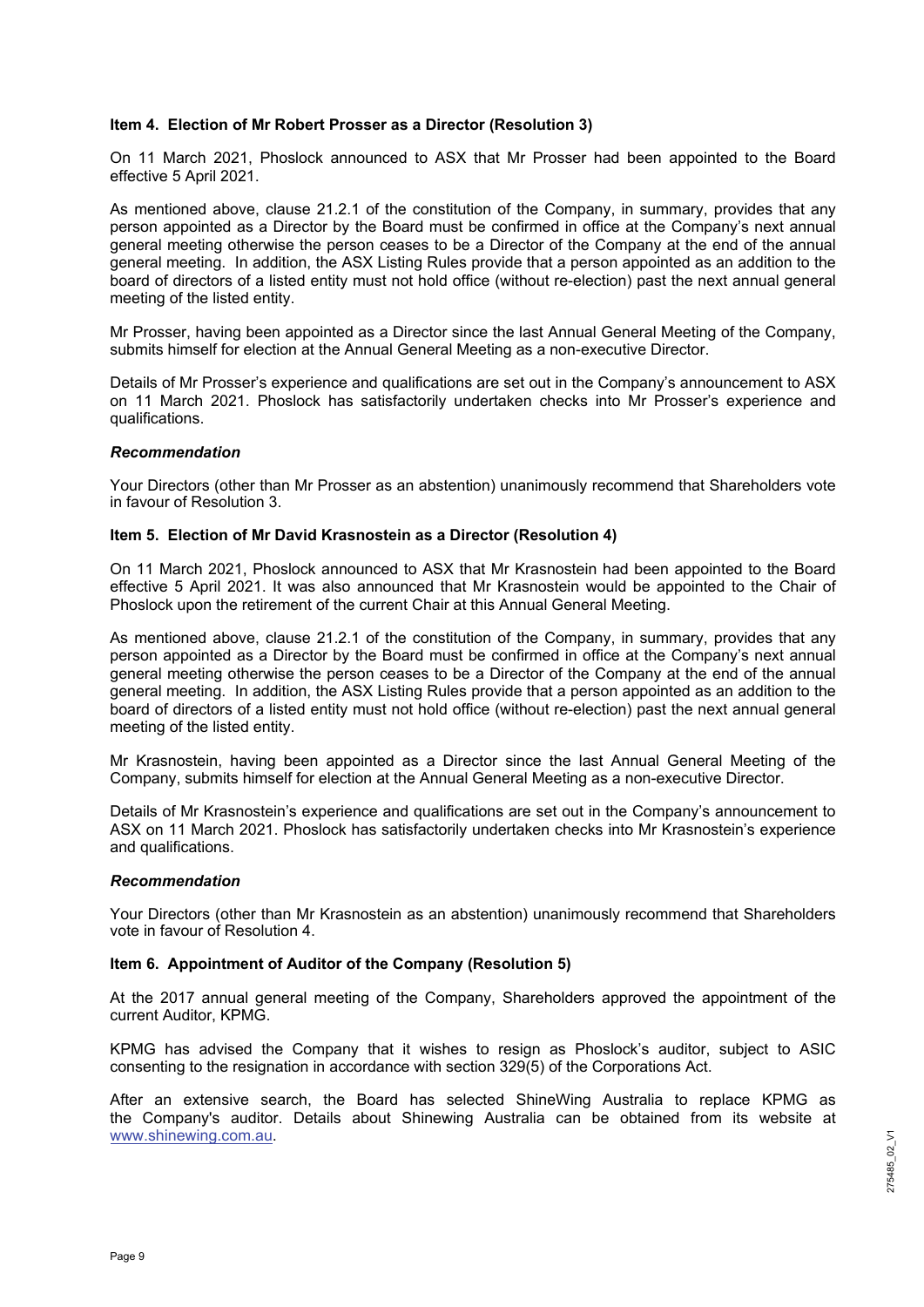As required under section 328B of the Corporations Act, the Company has received a written nomination from a Shareholder for ShineWing Australia to be appointed as auditor of the Company. A copy of the notice of nomination is included with the Notice of Meeting.

In accordance with section 328A of the Corporations Act, ShineWing Australia has given its written consent to act as the Company's auditor, subject to Shareholder approval.

Under the Corporations Act, Shareholder approval is required for the appointment of a new auditor. Subject to this approval being obtained, the appointment of ShineWing Australia will become effective from the close of the Annual General Meeting.

The current Auditor will still be available at the Meeting to take Shareholders' questions as outlined above.

Resolution 5 is proposed as an ordinary resolution and will be passed if more than 50% of the votes cast by Shareholders entitled to vote are in favour of that Resolution.

#### *Recommendation*

\*I00000101\*

Your Directors unanimously recommend that Shareholders vote in favour of Resolution 5.

#### **Item 7. Adoption of New Constitution (Resolution 6)**

The Company's constitution is in substantially the same form as the constitution that was adopted in connection with the Company's listing on the ASX in 2002. There have been no major amendments to the Company's constitution since that time except in 2005 when the chair of directors' meetings was given a casting vote.

The Board proposes amending the Company's current constitution to take into account changes to the ASX Listing Rules and the law, and to reflect developments in general corporate governance practice for a company of Phoslock's size and nature.

The Board also considers this a good opportunity to modernise and simplify some of the existing language in the constitution. As a result, the Board believes it appropriate and preferable to adopt a wholly new constitution which aligns with current market standards, rather than amending Phoslock's current constitution on an ad hoc basis.

Resolution 6 is proposed as a special resolution. Accordingly, at least 75% of the votes cast by Shareholders entitled to vote on the Resolution must be in favour of Resolution 6 for it to be passed.

A summary of the more material proposed changes to Phoslock's current constitution is set out in Appendix 1.

If Shareholders do not vote to adopt the New Constitution, Phoslock's current constitution will continue to govern it.

A copy of the proposed New Constitution can be obtained by Shareholders prior to the Meeting from the Company's website at www.phoslock.com.au. A copy of the proposed New Constitution will also be available for inspection at the Meeting and will be posted free of charge to a Shareholder on request prior to the Meeting. Shareholders are encouraged to take the time to read the New Constitution in its entirety.

The New Constitution will be tabled at the Meeting (and signed by the Chair of the Meeting for the purposes of identification). If the Resolution is passed, the repeal of the current constitution and the adoption of the New Constitution will take effect on the date on which the Resolution is passed.

#### *Recommendation*

Your Directors unanimously recommend that Shareholders vote in favour of Resolution 6.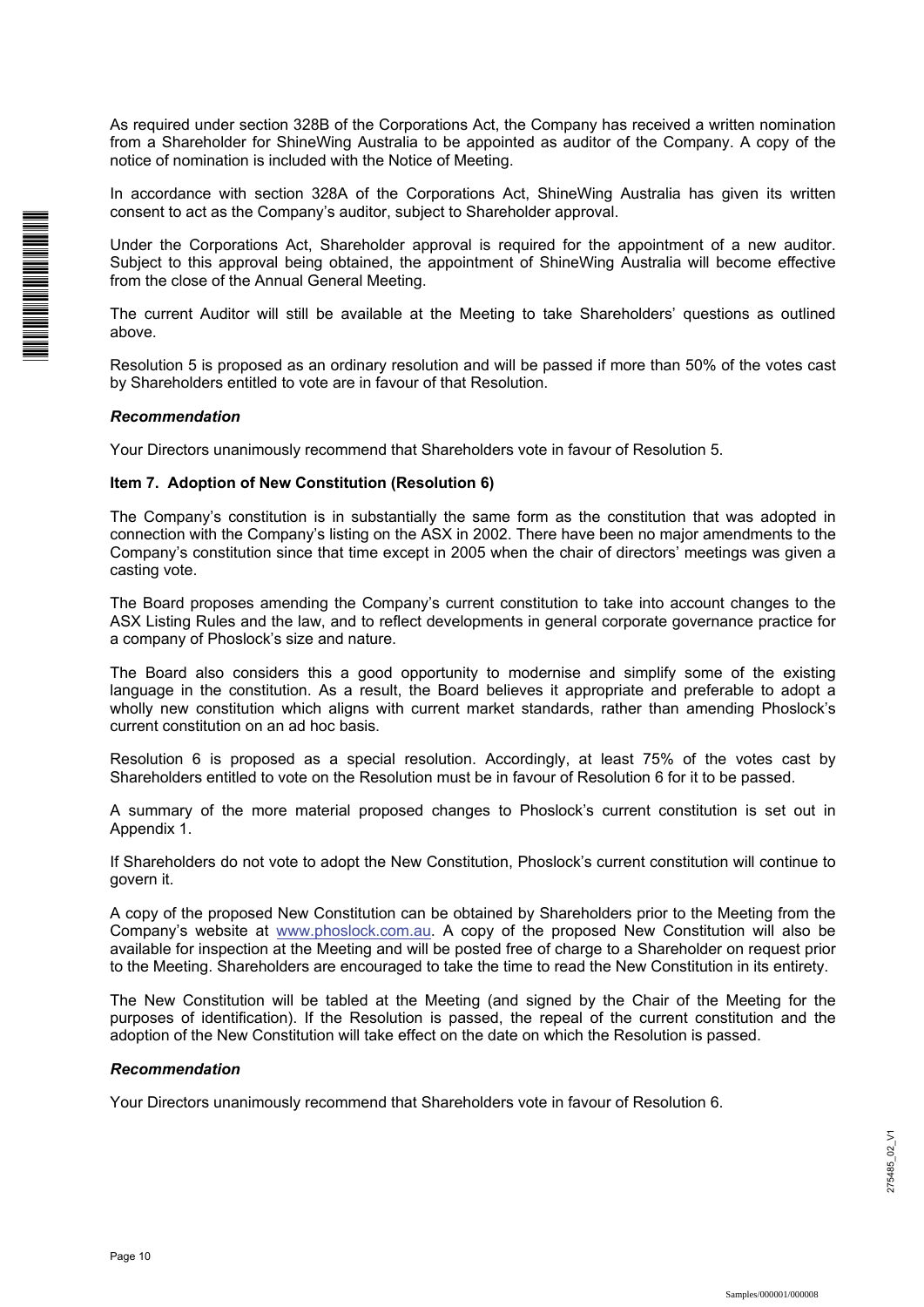### **Definitions**

Unless the context requires otherwise, the following terms shall have the following meanings in this Explanatory Memorandum, the Notice of Meeting and the Proxy Form:

- (1) **\$** refers to Australian dollars.
- (2) **Annual General Meeting** or **Meeting** means the 2020 Annual General Meeting of the Company convened by the Notice of Meeting.
- (3) **ASIC** means Australian Securities and Investments Commission.
- (4) **ASX** means ASX Limited ACN 008 624 691 or, as the context requires, the market operated by it.
- (5) **ASX Listing Rules** means the listing rules of ASX (as amended or waived).
- (6) **Auditor** means the auditor of the Company.
- (7) **Board** means the board of directors of the Company.
- (8) **Closely Related Party** has the meaning given in section 9 of the Corporations Act and includes a spouse, dependent and certain other close family members of a KMP, as well as companies controlled by a KMP.
- (9) **Company** or **Phoslock** means Phoslock Environmental Technologies Limited ACN 099 555 290.
- (10) **Corporations Act** means the *Corporations Act 2001* (Cth).
- (11) **Directors** mean the directors of the Company from time to time.
- (12) **Explanatory Memorandum** means this explanatory memorandum which accompanies, and is incorporated as part of, the Notice of Meeting and includes any documents annexed to it or incorporated by reference.
- (13) **Key Management Personnel** or **KMP** means persons having authority and responsibility for planning, directing and controlling the activities of the Company and its controlled entities, directly or indirectly, including any Director (whether executive or otherwise).
- (14) **Meeting** or **Annual General Meeting** means the annual general meeting of the Company convened by the Notice of Meeting.
- (15) **New Constitution** means the new constitution of the Company proposed to be approved and adopted by Resolution 6 and signed for the purposes of identification by the Chair of the Annual General Meeting. A copy of the proposed constitution is available at the Company's website prior to the Meeting.
- (16) **Notice of Meeting** means the Notice of Annual General Meeting dated 23 April 2021 accompanying this Explanatory Memorandum.
- (17) **Proxy Form** means the proxy form accompanying this Explanatory Memorandum and the Notice of Meeting.
- (18) **Remuneration Report** means the Remuneration Report set out in the Directors' Report section of the Company's Annual Financial Report for the financial year ended 31 December 2020.
- (19) **Resolution** means a resolution including a special resolution set out in the Notice of Meeting.
- (20) **Shareholder** means a person or entity entered in the Company's register of members from time to time as the holder of Shares.
- (21) **Shares** means fully paid ordinary shares in the capital of the Company quoted on the ASX under the code "PET".
- (22) **ShineWing Australia** means the firm of ShineWing Australia ABN 39 533 589 331, the proposed new Auditor of the Company.

All references to time in the Notice of Meeting or this Explanatory Memorandum are to Melbourne time.

Words importing the singular include the plural and vice versa.

A reference to gender is a reference to all genders.

A reference to a person includes a reference to a body corporate and any other entity.

The meaning of general words is not limited by specific examples introduced by "including", "for example", "such as" or similar expressions.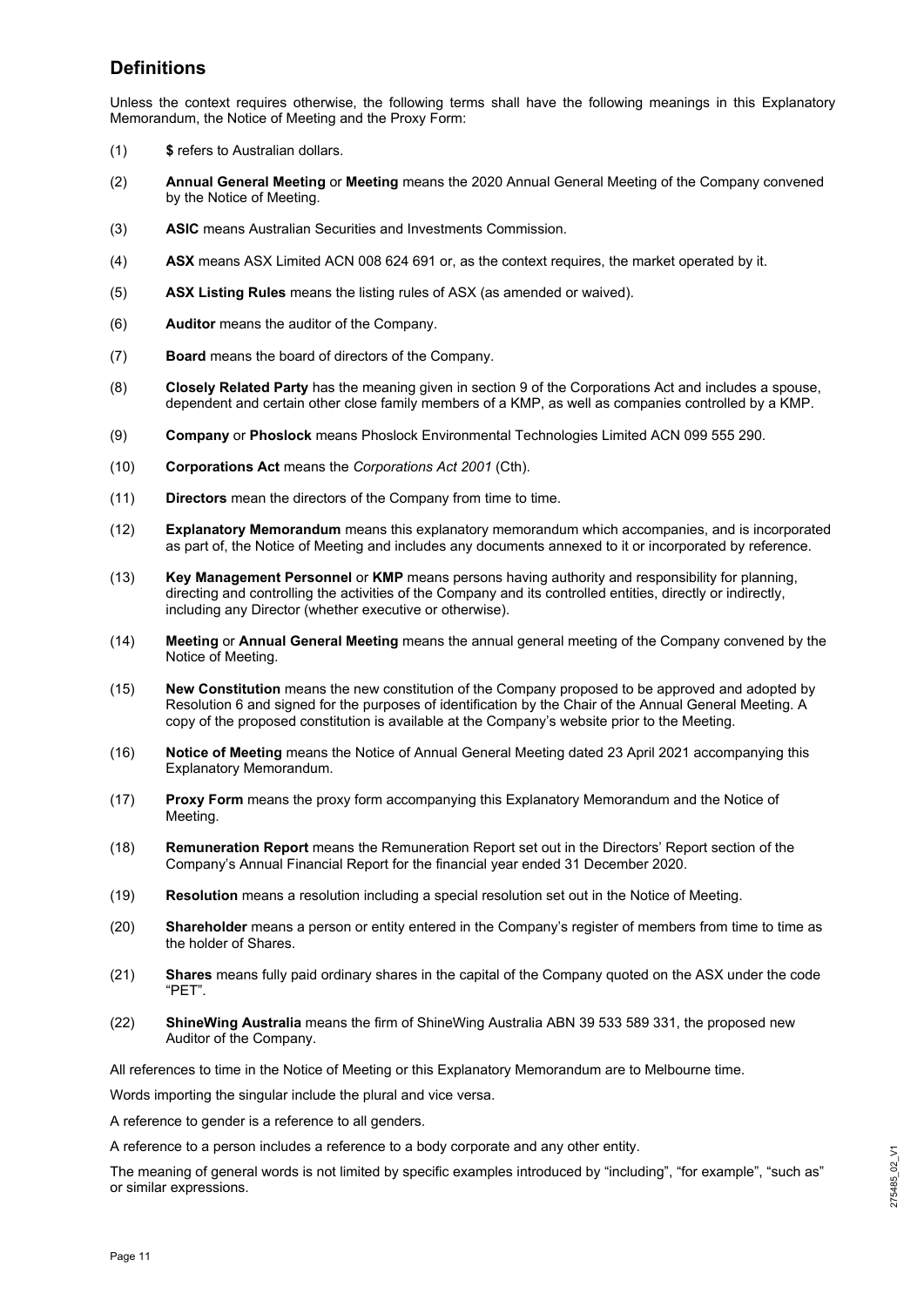#### **Material proposed amendments to the Company's constitution**

The majority of the provisions proposed in the New Constitution reflect in all material respects the corresponding provisions in Phoslock's current constitution and therefore have not been described in this Appendix. Further, certain provisions which simply reflect corresponding provisions in the Corporations Act already binding on Phoslock contained in its current constitution may have been omitted from the New Constitution. The more material amendments proposed are summarised below. However, Shareholders are encouraged to take the time to read the New Constitution in its entirety.

| Rule 14: Unmarketable<br>parcels           | This rule permits Phoslock to sell unmarketable parcels as permitted by the ASX Listing Rules. The<br>current constitution does not contain a comparable rule. The Company has no current plans to<br>undertake a sale of unmarketable parcels of Shares.                                                                                                                                                                                                                                                                                                                                                                                                        |
|--------------------------------------------|------------------------------------------------------------------------------------------------------------------------------------------------------------------------------------------------------------------------------------------------------------------------------------------------------------------------------------------------------------------------------------------------------------------------------------------------------------------------------------------------------------------------------------------------------------------------------------------------------------------------------------------------------------------|
| Rule 31: Fees for Registration             | The ASX Listing Rules permit the charging of reasonable fees by listed entities in connection with<br>certain transfers of securities in limited circumstances, for example registering paper-based transfers.<br>Rule 31 reflects those circumstances and is consistent with the ASX Listing Rules and market<br>practice.                                                                                                                                                                                                                                                                                                                                      |
| Rule 47: Adjourned meetings                | The current Phoslock constitution requires the chair to adjourn a meeting if directed by the meeting.<br>The New Constitution gives the chair a discretion in relation to adjournments, consistent with market<br>practice.                                                                                                                                                                                                                                                                                                                                                                                                                                      |
| Rule 48: Appointing a proxy                | The New Constitution permits electronically authenticated proxies. The current constitution does not<br>contain a comparable rule.                                                                                                                                                                                                                                                                                                                                                                                                                                                                                                                               |
| Rule 51: Receipt of proxy<br>documents     | This rule requires Shareholders to deliver proxy forms at least 48 hours before the start of general<br>meetings, consistent with market practice. The current constitution provides that proxy forms must be<br>delivered no later than 24 hours before the meeting. Under the Corporations Act, the Directors will<br>still have a discretion to reduce that 48 hour period to 24 hours.                                                                                                                                                                                                                                                                       |
| Rule 61: Taking a poll                     | The New Constitution does not permit polls on the election of a chair at a general meeting. Further,<br>the number of members who may demand a poll has been increased from 2 to 5 members. There<br>has been no change to the rule permitting members holding at least 5% of votes that may be cast<br>demanding a poll. Section 250L of the Corporations Act provides that at least 5 members may<br>demand a poll, though companies with a constitution may stipulate a lesser number.                                                                                                                                                                        |
| Rule 63: Direct voting                     | This rule allows the Directors to determine that a member who is entitled to attend and vote at a<br>general meeting is entitled to a direct vote, including a vote delivered to the Company by post, fax or<br>other electronic means. The current constitution does not contain a comparable rule. The Board has<br>no current intention to introduce direct voting.                                                                                                                                                                                                                                                                                           |
| Rule 71: Eligible candidates               | This rule requires persons nominated for a directorship must be proposed by another Shareholder(s)<br>with the nomination being given to the Company at least 30 Business Days (or any other period fixed<br>by the Board and notified to ASX) before the general meeting (usually the annual general meeting) at<br>which the candidate seeks election. Shareholders will not be able to propose themselves for election<br>as a Director.                                                                                                                                                                                                                      |
| Rule 70: Vacation of office of<br>Director | The circumstances in which Directors are required to vacate office have been expanded from<br>Phoslock's current constitution. In particular, the managing director and any executive director<br>automatically ceases to hold office if they are no longer employed full-time by Phoslock.                                                                                                                                                                                                                                                                                                                                                                      |
| Rule 119: Payment of<br>dividends          | This rule reflects s254T of the Corporations Act relating to the payment of dividends. Since the<br>current constitution of the Company was adopted, s254T has been amended to permit the payment<br>of dividends based on a 'balance sheet' test, rather than a 'profits' test. Compliance with s254T of the<br>Corporations Act is mandatory so that unless the current constitution of Phoslock is amended, it<br>would have to comply with both the "balance sheet" and "profits" test in relation to the payment of any<br>dividend.                                                                                                                        |
| Rule 133: Indemnity                        | This rule has been updated to reflect changes to the Corporations Act in relation to the<br>indemnification of Directors for liabilities incurred by them. That right of indemnification is subject to a<br>number of constraints set out in the New Constitution and the Corporations Act. Accordingly, the<br>power of Directors under the current constitution to resolve that such indemnity is not to apply has<br>been removed. In addition to the constitution, the Company generally by deed agrees to indemnify its<br>Directors for liabilities incurred by them on terms consistent with the Corporations Act and the<br>constitution of the Company. |

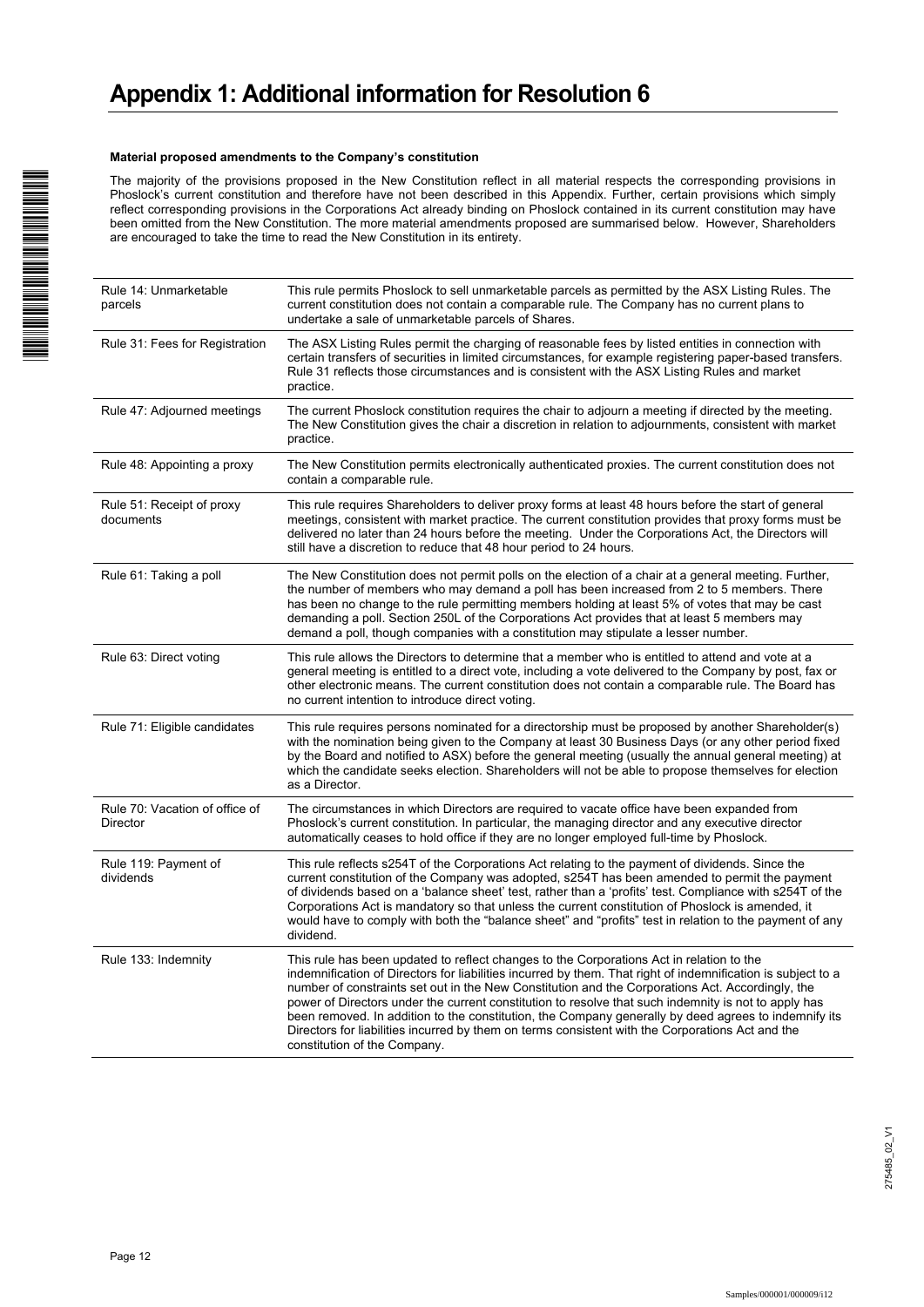

23 April 2021

Notice of Nomination of Auditor

In accordance with section 328B (1) of the Corporations Act (Cwlth) 2001, Long Gully Holdings Pty Ltd (ACN 064 312 732), a shareholder of Phoslock Environmental Technologies Limited (ABN 88 099 555 290) nominates ShineWing Australia (ABN 39 533 589 331) for the appointment as auditor of Phoslock Environmental Technologies Limited (ABN 88 099 555 290) at its next Annual General Meeting.

Mr Lachlan McKinnon Director Long Gully Holdings Pty Ltd (ACN 064 312 732)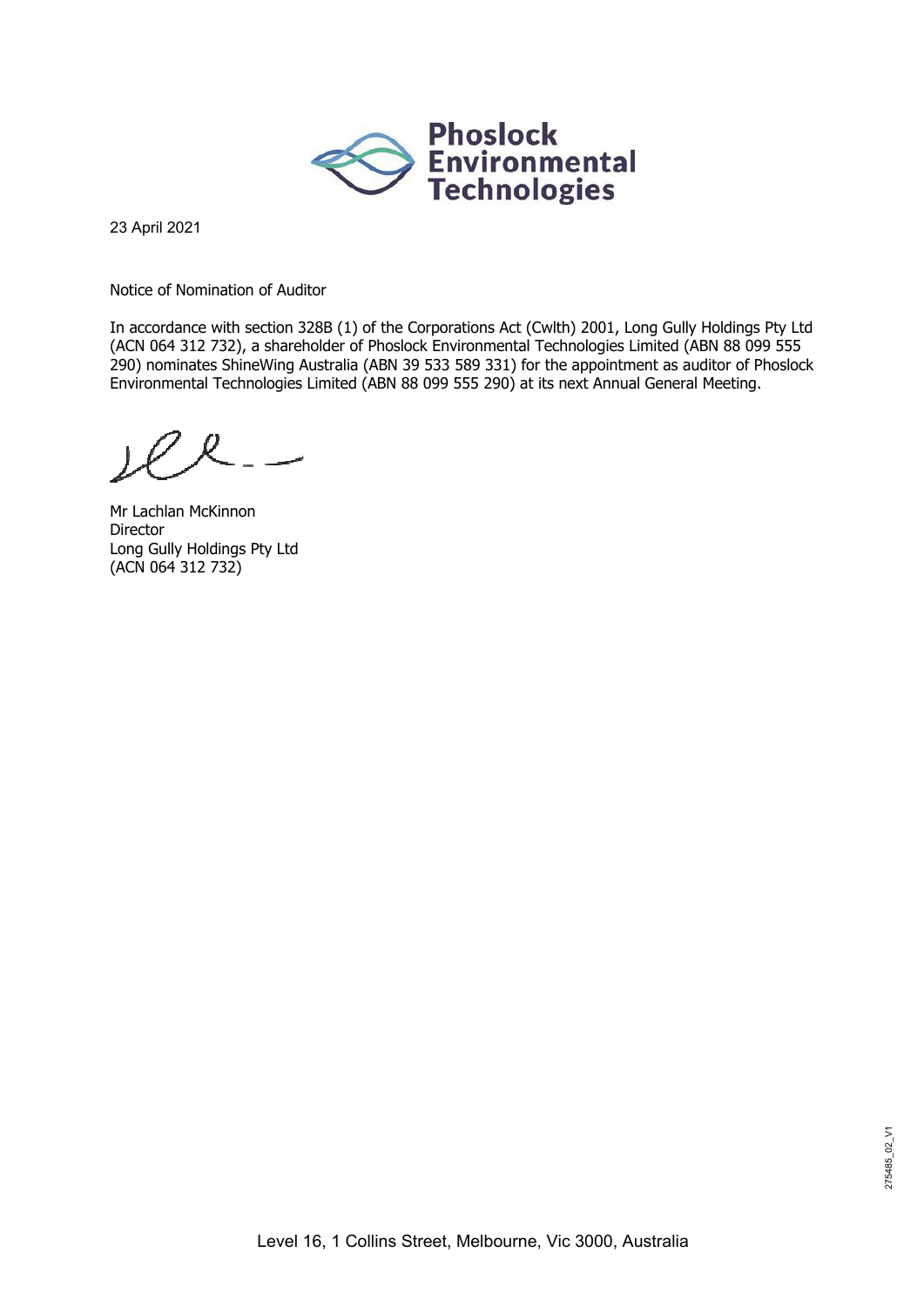

ABN 88 099 555 290

### **Need assistance?**

**Phone:**

**Online:**



1300 855 080 (within Australia) +61 3 9415 4000 (outside Australia)

www.investorcentre.com/contact

PET MR SAM SAMPLE FLAT 123 123 SAMPLE STREET THE SAMPLE HILL SAMPLE ESTATE SAMPLEVILLE VIC 3030



### **YOUR VOTE IS IMPORTANT**

For your proxy appointment to be effective it must be received by **10:30 AM (Melbourne time) on Monday, 24 May 2021.**

# **Proxy Form**

#### **How to Vote on Items of Business Lodge your Proxy Form:**

All your securities will be voted in accordance with your directions.

#### **APPOINTMENT OF PROXY**

**Voting 100% of your holding:** Direct your proxy how to vote by marking one of the boxes opposite each item of business. If you do not mark a box your proxy may vote or abstain as they choose (to the extent permitted by law). If you mark more than one box on an item your vote will be invalid on that item.

**Voting a portion of your holding:** Indicate a portion of your voting rights by inserting the percentage or number of securities you wish to vote in the For, Against or Abstain box or boxes. The sum of the votes cast must not exceed your voting entitlement or 100%.

**Appointing a second proxy:** You are entitled to appoint up to two proxies to attend the meeting and vote on a poll. If you appoint two proxies you must specify the percentage of votes or number of securities for each proxy, otherwise each proxy may exercise half of the votes. When appointing a second proxy write both names and the percentage of votes or number of securities for each in Step 1 overleaf.

**A proxy need not be a securityholder of the Company.**

#### **SIGNING INSTRUCTIONS FOR POSTAL FORMS**

**Individual:** Where the holding is in one name, the securityholder must sign.

**Joint Holding:** Where the holding is in more than one name, all of the securityholders should sign.

**Power of Attorney:** If you have not already lodged the Power of Attorney with the registry, please attach a certified photocopy of the Power of Attorney to this form when you return it.

**Companies:** Where the company has a Sole Director who is also the Sole Company Secretary, this form must be signed by that person. If the company (pursuant to section 204A of the Corporations Act 2001) does not have a Company Secretary, a Sole Director can also sign alone. Otherwise this form must be signed by a Director jointly with either another Director or a Company Secretary. Please sign in the appropriate place to indicate the office held. Delete titles as applicable.

#### **PARTICIPATING IN THE MEETING**

#### **Corporate Representative**

If a representative of a corporate securityholder or proxy is to participate in the meeting you will need to provide the appropriate "Appointment of Corporate Representative". A form may be obtained from Computershare or online at www.investorcentre.com under the help tab, "Printable Forms".

#### **Online:**

Lodge your vote online at www.investorvote.com.au using your

secure access information or use your mobile device to scan the personalised QR code.

Your secure access information is



**SRN/HIN: I9999999999 Control Number: 999999 PIN: 99999**

**XX**

For Intermediary Online subscribers (custodians) go to www.intermediaryonline.com

**By Mail:**

Computershare Investor Services Pty Limited GPO Box 242 Melbourne VIC 3001 Australia

**By Fax:**

1800 783 447 within Australia or +61 3 9473 2555 outside Australia



**PLEASE NOTE:** For security reasons it is important that you keep your SRN/HIN confidential.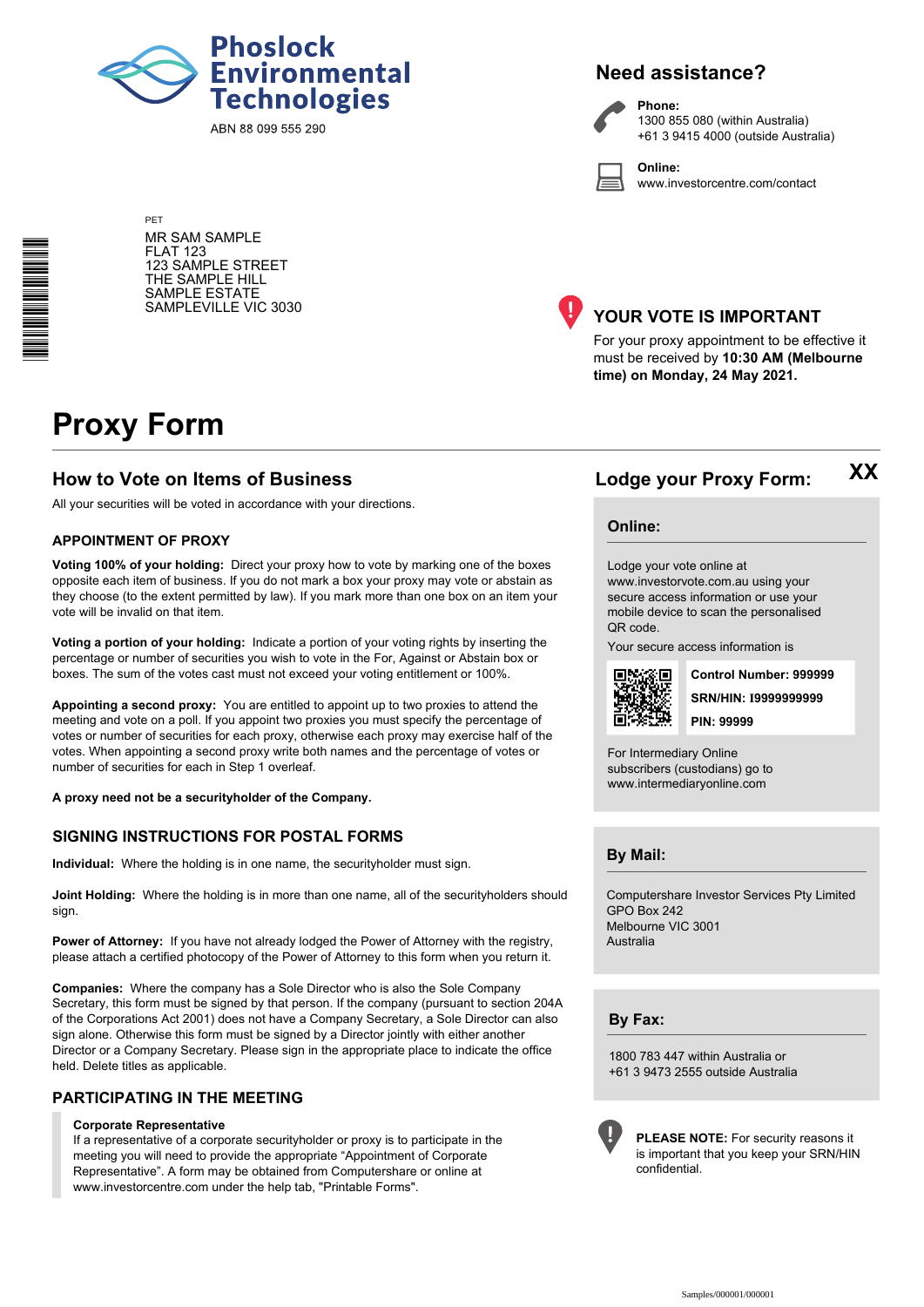**Step 1**

**Change of address.** If incorrect, mark this box and make the correction in the space to the left. Securityholders sponsored by a broker (reference number commences with '**X**') should advise your broker of any changes.



I 9999999999 I ND

**Proxy Form Please mark**  $\times$  to indicate your directions

### **Appoint a Proxy to Vote on Your Behalf XX**

**I/We being a member/s of Phoslock Environmental Technologies Limited hereby appoint**

| the<br>Chairman<br>∩o | <b>PLEASE NOTE:</b> Leave this box blank if |
|-----------------------|---------------------------------------------|
| of the Meeting        | vou have selected the Chairman of the       |
|                       | Meeting. Do not insert your own name(s).    |

or failing the individual or body corporate named, or if no individual or body corporate is named, the Chairman of the Meeting, as my/our proxy to act generally at the meeting on my/our behalf and to vote in accordance with the following directions (or, if no directions have been given, and to the extent permitted by law, as the proxy sees fit) at the Annual General Meeting of Phoslock Environmental Technologies Limited to be held at at the offices of Arnold Bloch Leibler, Level 21, 333 Collins St, Melbourne, VIC 3000 on Tuesday, 25 May 2021 at 10:30 AM (Melbourne time) and at any adjournment or postponement of that meeting.

**Chairman authorised to exercise undirected proxies on remuneration related resolutions:** Where I/we have appointed the Chairman of the Meeting as my/our proxy (or the Chairman becomes my/our proxy by default), I/we expressly authorise the Chairman to exercise my/our proxy on Item 1 (except where I/we have indicated a different voting intention in step 2) even though Item 1 is connected directly or indirectly with the remuneration of a member of key management personnel, which includes the Chairman.

**Important Note:** If the Chairman of the Meeting is (or becomes) your proxy, you can direct the Chairman to vote for or against or abstain from voting on Item 1 by marking the appropriate box in step 2.

| Step 2<br><b>Items of Business</b> |                                                | <b>PLEASE NOTE:</b> If you mark the <b>Abstain</b> box for an item, you are directing your proxy not to vote on your<br>behalf on a show of hands or a poll and your votes will not be counted in computing the required majority. |     |                        |  |  |  |
|------------------------------------|------------------------------------------------|------------------------------------------------------------------------------------------------------------------------------------------------------------------------------------------------------------------------------------|-----|------------------------|--|--|--|
|                                    |                                                |                                                                                                                                                                                                                                    | For | <b>Against Abstain</b> |  |  |  |
|                                    | Adoption of Remuneration Report                |                                                                                                                                                                                                                                    |     |                        |  |  |  |
| 2                                  | Election of Mr Barry Sechos as a Director      |                                                                                                                                                                                                                                    |     |                        |  |  |  |
| 3                                  | Election of Mr Robert Prosser as a Director    |                                                                                                                                                                                                                                    |     |                        |  |  |  |
| 4                                  | Election of Mr David Krasnostein as a Director |                                                                                                                                                                                                                                    |     |                        |  |  |  |
| 5.                                 | Appointment of Auditor of the Company          |                                                                                                                                                                                                                                    |     |                        |  |  |  |
| 6                                  | Adoption of New Constitution                   |                                                                                                                                                                                                                                    |     |                        |  |  |  |

The Chairman of the Meeting intends to vote undirected proxies in favour of each item of business (to the extent permitted by law). In exceptional circumstances, the Chairman of the Meeting may change his/her voting intention on any resolution, in which case an ASX announcement will be made.

| <b>Signature of Securityholder(s)</b><br>Step 3                         |                  |                      | This section must be completed.                                                                                           |               |      |
|-------------------------------------------------------------------------|------------------|----------------------|---------------------------------------------------------------------------------------------------------------------------|---------------|------|
| Individual or Securityholder 1                                          | Securityholder 2 |                      | <b>Securityholder 3</b>                                                                                                   |               |      |
| Sole Director & Sole Company Secretary                                  | <b>Director</b>  |                      | <b>Director/Company Secretary</b>                                                                                         |               | Date |
| Update your communication details<br>(Optional)<br><b>Mobile Number</b> |                  | <b>Email Address</b> | By providing your email address, you consent to receive future Notice<br>of Meeting & Proxy communications electronically |               |      |
| PFT                                                                     | 275485A          |                      |                                                                                                                           | Computershare |      |